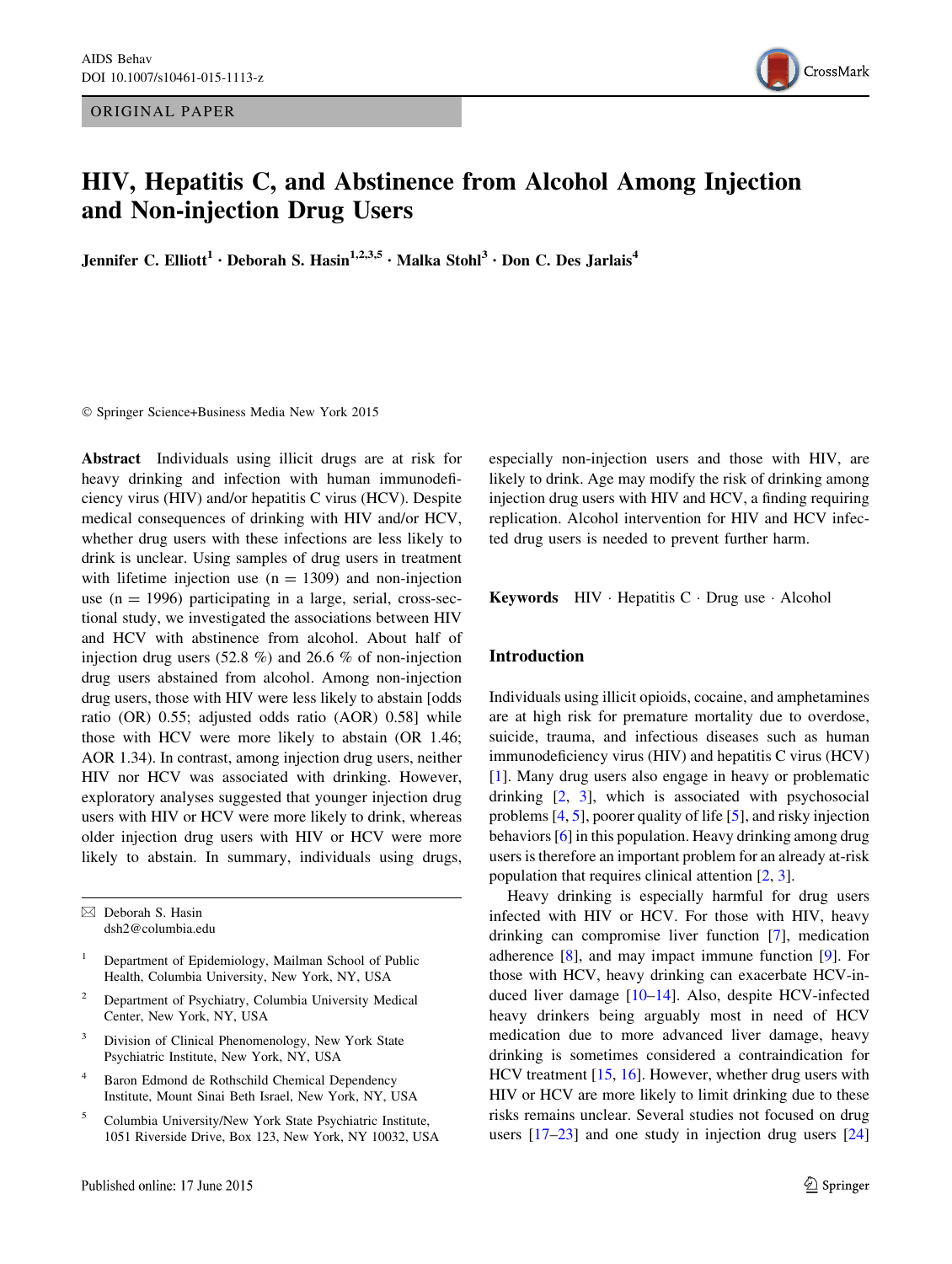suggest that individuals with HIV drink as much or more than those without HIV. Although some studies not targeting drug users show that HCV patients reduce drinking after being informed that they have HCV [\[25](#page-6-0), [26](#page-6-0)], others show that they are still more likely to drink [\[27](#page-6-0)] and have alcohol use disorders [[28\]](#page-6-0) than those without HCV. Current injection drug users with HCV are also more likely to drink heavily than those without HCV [\[29](#page-6-0)], but treatment-seeking opioid users with HCV drink the same [[30\]](#page-6-0) or less [[31\]](#page-6-0) than those without HCV. Together, these studies suggest that HIV does not inhibit drinking, but that HCV may inhibit drinking, particularly in treatment-seeking drug users. However, existing studies of HIV, HCV, and drinking in drug users have focused on homogeneous subgroups who exclusively use opioids, or who inject drugs, neglecting those using alternate routes of administration (e.g., oral, intranasal) and those using other substances (e.g., cocaine, amphetamines). Although injection drug users have traditionally been viewed as most at risk for HIV and HCV, non-injection drug users also have elevated rates of HIV [[32](#page-6-0)] and HCV [[33\]](#page-6-0), making their drinking habits also of great importance. Whether findings from injection drug users also apply to non-injection drug users is unknown. Therefore, deliberate separate study of both injection and non-injection drug users (abusing a range of substances including but not limited to opioids) in studies of infectious disease and drinking is important in order to provide a more thorough understanding of the associations of HIV and HCV with alcohol use in a wider range of the drug-using population.

Among drug users with these infectious diseases, alcohol has the greatest potential for harm among those who are HIV/HCV co-infected. In addition to the drinking-related risks associated with each individual infection, HIV accelerates HCV-induced liver damage [[34,](#page-6-0) [35\]](#page-6-0), which is further worsened by heavy drinking [[7\]](#page-6-0). Because of the heightened risk of drinking for co-infected patients, several studies have examined the associations between HCV infection and drinking within the HIV population. Results of these studies are inconsistent, with most studies showing that those co-infected with HCV drink more [\[36–38](#page-6-0)], and one study suggesting that they drink less [\[39](#page-6-0)]. However, no studies have examined the relationship between HIV/HCV co-infection and drinking among drug users specifically, particularly drug users in treatment. Studying interactive effects of HIV and HCV on drinking among injection and non-injection drug users could help integrate the largely separate and somewhat inconsistent literatures on drinking by HIV and HCV status in drug users.

We therefore examined the main and interactive effects of HIV and HCV on abstinence from alcohol in a large, serial, cross-sectional sample of treatment-seeking drug users reporting past 6-month use of heroin, cocaine, or (in fewer cases) amphetamines [\[32](#page-6-0)]. Separate models were run for individuals with a history of injection drug use versus no history of injection use. Additional models incorporated control for demographic covariates. Finally, exploratory models assessed moderating effects of age.

## Methods

#### Participants and Procedures

The sample consisted of 3305 patients from detoxification and methadone maintenance programs in New York city who participated from 2000–2014 in an ongoing, large, serial cross-sectional study of HIV risk factors in drug users [[32\]](#page-6-0). Inclusion criteria for the larger study required participants to have reported injection or non-injection use of heroin, cocaine, and/or amphetamines within the past 6 months [[40\]](#page-6-0). The 3305 patients included in the current analyses are those with definitive results from HIV and HCV blood tests, as well as responses to self-report questions regarding lifetime injection drug use history and drinking.

Of these patients, 1309 (39.6 %) reported a lifetime history of injection drug use, whereas 1996 (60.4 %) reported no history of injection drug use. Both groups were primarily male, minority, in early-to-mid-adulthood, and without a high school degree (see Table [1\)](#page-2-0). The injection drug use group was younger  $(t[1, 3296] = 9.46$ ,  $p < 0.0001$ ) and more predominantly male (Fisher's exact test,  $p < 0.01$ ). While members of the injection drug use group were more likely to be Latino/Latina, members of the non-injection drug use group were more likely to be black  $(\chi^2[3] = 749.76, p < 0.0001)$ . The non-injection drug use group evidenced a higher rate of HIV  $(\chi^2[1] = 5.51, p < 0.05)$ , whereas the injection group evidenced a much higher rate of HCV  $(\chi^2[1] = 1148.24,$  $p < 0.0001$ ).

#### **Measures**

#### HIV and Hepatitis C Virus (HCV) Status

After pre-test counseling, blood samples were collected and tested for HIV and HCV. Samples were tested for HIV using a commercial, enzyme-linked immunosorbent assay test with western blot confirmation (BioRad Genetic Systems  $HIV-1-2 + 0$  EIA and  $HIV-1$  Western Blot, BioRad Laboratories, Hercules, CA), and for HCV antibody with the Ortho HCV enzyme immunoassay 3.0 (Ortho-Clinical Diagnostics, Inc., Raritan, NJ) [[41\]](#page-6-0).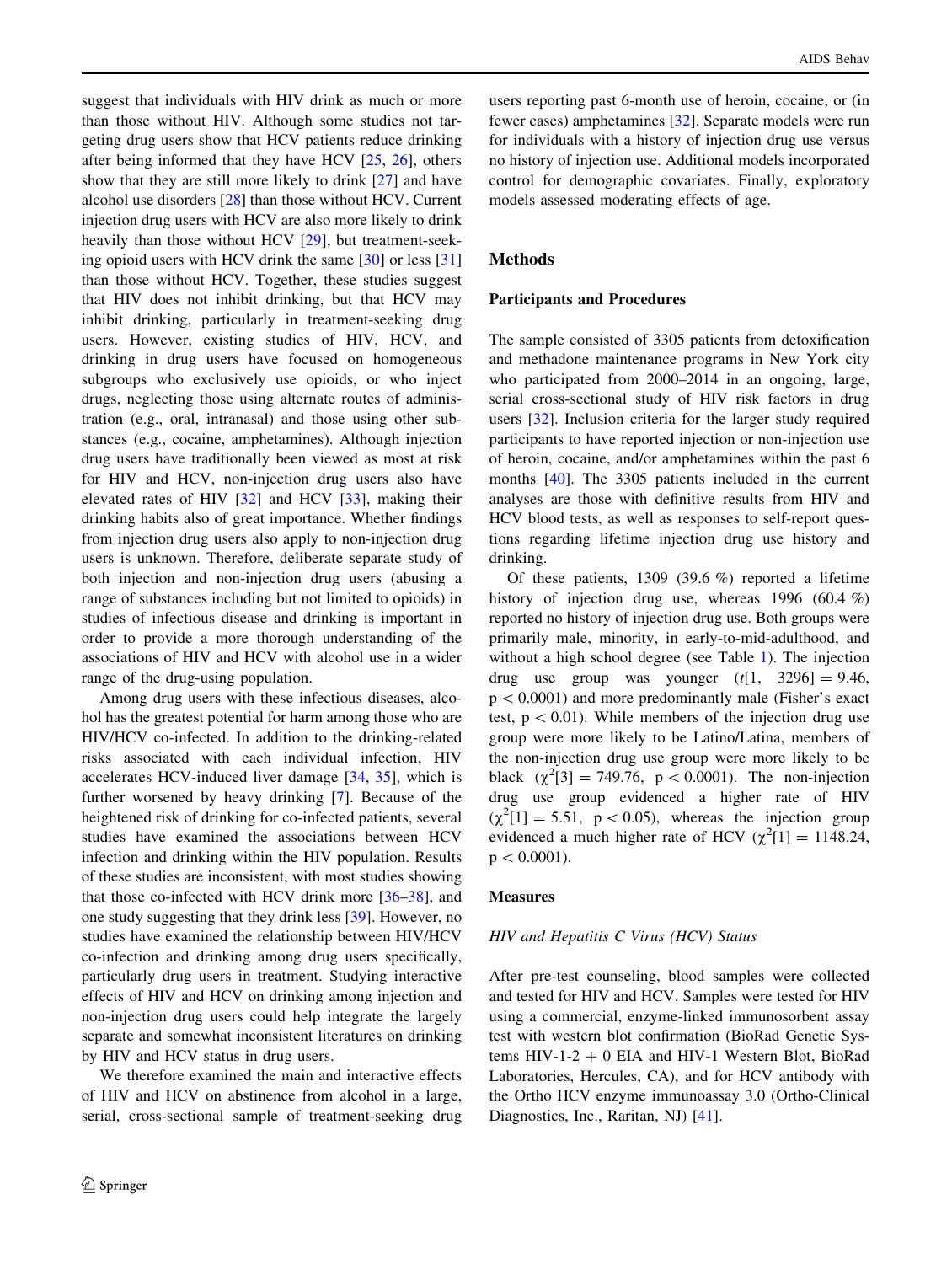|                    | Injection drug users $(n = 1309)$<br>M(SD) | Non-injection drug users $(n = 1996)$<br>M(SD) | Differences between groups<br>$t$ test   |
|--------------------|--------------------------------------------|------------------------------------------------|------------------------------------------|
| Age                | 40.1(10.0)                                 | 43.1(7.9)                                      | $t(1, 3296) = 9.46$ , p < 0.0001         |
| Years of education | 11.2(2.1)                                  | 11.3(2.1)                                      | $t(1, 3301) = 1.55$ , $p = 0.12$         |
|                    | $\%$                                       | $\%$                                           | Fisher/Chi squared test                  |
| Gender             |                                            |                                                |                                          |
| Male               | 81.9                                       | 77.3                                           | Fisher's exact <sup>a</sup> , $p < 0.01$ |
| Female             | 17.9                                       | 22.4                                           |                                          |
| Transgender        | 0.2                                        | 0.3                                            |                                          |
| Ethnicity          |                                            |                                                |                                          |
| <b>Black</b>       | 18.6                                       | 64.5                                           | $\chi^2[3] = 749.76$ , p < 0.0001        |
| Latino/Latina      | 47.9                                       | 26.9                                           |                                          |
| White              | 30.1                                       | 6.2                                            |                                          |
| Other              | 3.4                                        | 2.4                                            |                                          |
| <b>HIV</b> status  |                                            |                                                |                                          |
| Positive           | 10.8                                       | 13.5                                           | $\chi^2[1] = 5.51, p < 0.05$             |
| <b>HCV</b> status  |                                            |                                                |                                          |
| Positive           | 68.7                                       | 11.5                                           | $\chi^2[1] = 1148.24$ , p < 0.0001       |

<span id="page-2-0"></span>Table 1 Demographic and medical characteristics of injection and non-injection drug using samples

Injection versus non-injection drug use distinction is based on any lifetime history of injection drug use

<sup>a</sup> Indicates the use of Fisher's exact test due to inadequate sample size in certain cells

#### Alcohol Consumption

Participants were asked to report on their typical weekly consumption of beer, wine, and hard liquor in the past 6 months. Each beverage type was assessed separately, and for each, participants were asked to report their typical number of drinks per week. For the present study, participants were characterized as either drinkers (at least one drink of any type in a typical week) or abstainers (no drinks in a typical week). Abstention was chosen as the outcome of interest because there is no established ''safe'' alcohol consumption level for HIV or HCV.

#### Analysis Plan

Logistic regressions (SAS Proc Logistic [[42\]](#page-6-0)) were used to determine the main and interactive effects of HIV and HCV in predicting abstention from alcohol, separately in injection and non-injection drug users. First, we conducted a logistic regression with HIV, HCV, and HIV-by-HCV interaction as predictors of abstention among injection drug users, unadjusted for control covariates (Model 1), and with demographic control covariates included (age, sex, race, education) (Model 2). In the case of non-significant interactions, models were repeated omitting the unnecessary interaction term, to generate main effect ORs. Second, we repeated these procedures in the non-injection drug using sample. Third, due to higher rates of problem drinking among younger adults [\[43](#page-6-0)], we conducted exploratory analyses to determine whether HIV and HCV statuses interacted with age in predicting drinking status in injection and non-injection drug using samples. This was done by removing the continuous age covariate from controlled models, and adding a new dichotomized age variable, as well as two interaction terms (HIV by age group; HCV by age group) to all models.

## **Results**

# Abstention in Injection and Non-injection Drug Users

Approximately half (52.8 %) of drug users with a history of injection drug use and a quarter (26.6 %) of drug users with no history of injection drug use reported abstaining from alcohol. Among injection drug users, the level of abstinence was 55.5 % among patients with neither HIV nor HCV, 49.7 % among patients with HIV, 52.0 % among patients with HCV, and 51.6 % among HIV/HCV co-infected patients. Among non-injection drug users, the level of abstinence was 27.0 % among patients with neither HIV nor HCV, 18.2 % among patients with HIV, 32.2 % among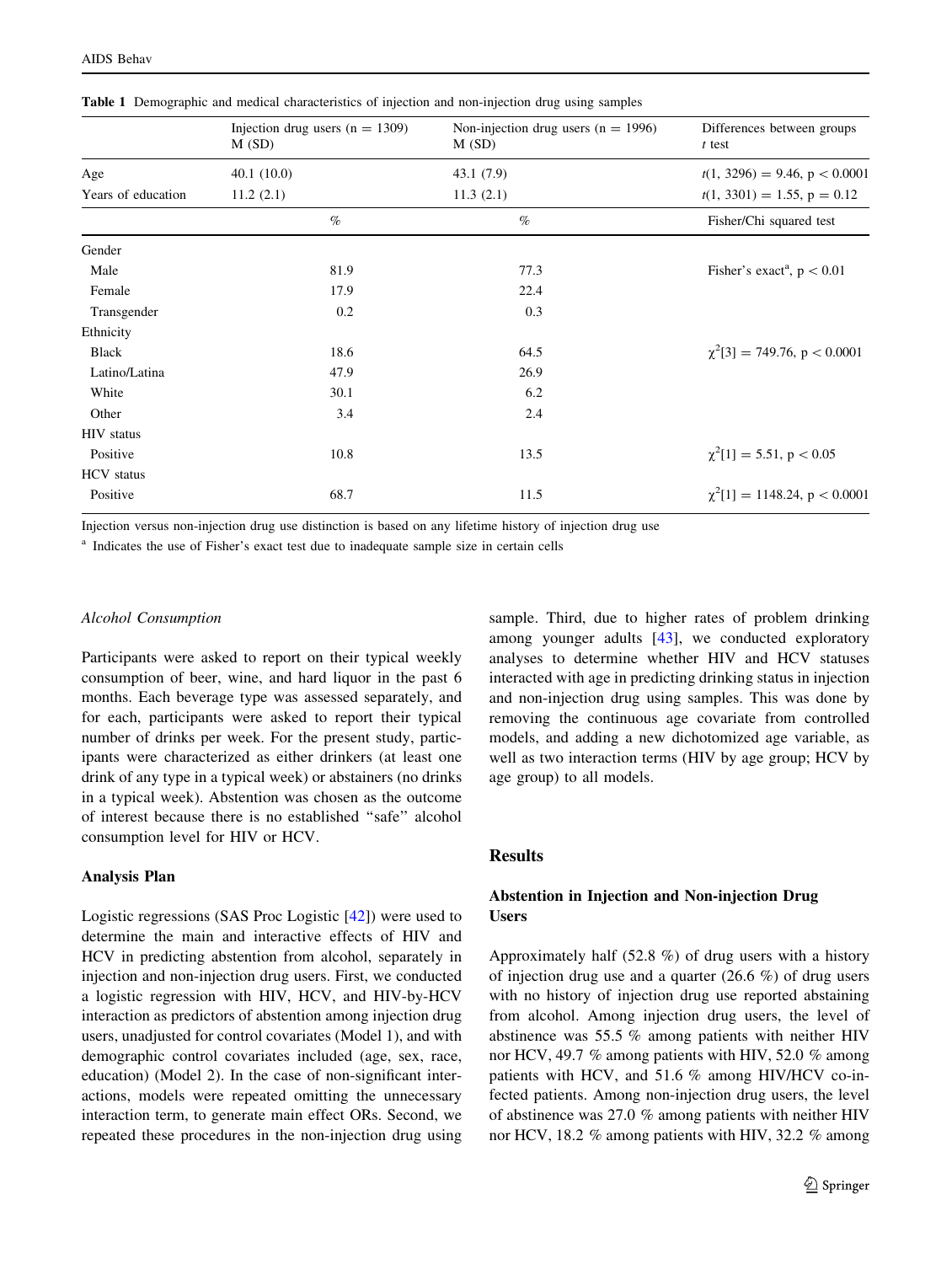patients with HCV, and 21.4 % among HIV/HCV co-infected patients.

# HIV and HCV Status and Abstention from Drinking in Injecting and Non-injecting Drug Users

Among lifetime injection drug users, there were no significant main or interactive effects of HIV and HCV in Model 1 or Model 2. Given the non-significant HIV-by-HCV interactions, models were repeated omitting the unnecessary interaction terms, with main effect ORs for HIV and HCV presented in Table 2. In the unadjusted models, both HIV and HCV were unrelated to abstinence from alcohol [HIV: OR 0.89; 95 % confidence interval (CI) 0.62, 1.26; HCV: OR 0.91; 95 % CI 0.72, 1.15]. The same was true in the model adjusted for demographic characteristics (HIV: AOR 1.04; 95 % CI 0.72, 1.51; HCV: AOR 1.04; 95 % CI 0.81, 1.34).

Among non-injection drug users, there were significant and marginally significant main effects of HIV and HCV, but no significant HIV-by-HCV interactions for Models 1 and 2. Given the non-significant HIV-by-HCV interactions, models were repeated without the interaction terms, with main effect ORs for HIV and HCV presented in Table 2. In the unadjusted model, an HIV infection was associated with a significantly reduced likelihood of abstinence (OR 0.55; 95 % CI 0.39, 0.76), whereas an HCV infection was associated with an increased likelihood of abstinence (OR 1.46; 95 % CI 1.08, 1.97). When models were adjusted for demographic covariates, HIV remained significant while HCV approached but did not reach significance (HIV: AOR 0.58; 95 % CI 0.41, 0.81; HCV: AOR 1.34; 95 % CI 0.98, 1.84).

# Exploratory Analyses of Infection, Age, and Drinking in Injection and Non-injection Drug Users

Among lifetime injection drug users, age evidenced a marginal interaction with HIV ( $\chi^2[1] = 3.81$ , p = 0.05) and a significant interaction with HCV  $(\chi^2[1] = 7.58,$  $p < 0.01$  in predicting abstinence in the uncontrolled model. Specifically, in the younger sample, neither HIV nor HCV significantly predicted abstinence, but both associations showed trends towards significance in the direction of less abstinence among those infected (HIV: OR 0.56, 95 % CI 0.30, 1.05; HCV: OR 0.79, 95 % CI 0.58, 1.07) (see Table [3](#page-4-0)). In contrast, in the older sample, HCV but not HIV predicted abstinence, and both associations were in the direction of more abstinence among those infected (HIV: OR 1.20, 95 % CI 0.78, 1.86; HCV: OR 1.67, 95 % CI 1.08, 2.56). In the interaction model controlling for demographics, age evidenced significant interactions with both HIV ( $\chi^2[1] = 4.45$ , p < 0.05) and HCV  $(\chi^2[1] = 6.93, p < 0.01)$  in predicting abstinence. As in the uncontrolled models, in the younger sample, both associations showed trends towards significance in the direction of less abstinence among those infected (HIV: AOR 0.57, 95 % CI 0.30, 1.08; HCV: AOR 0.78, 95 % CI 0.57, 1.07), and in the older sample, both associations were in the direction of more abstinence among those infected, but only HCV was significant (HIV: AOR 1.32, 95 % CI 0.84, 2.06; HCV: AOR 1.61, 95 % CI 1.04, 2.50).

Among non-injection drug users, age evidenced a marginal interaction with HIV ( $\chi^2[1] = 3.10$ , p = 0.08) and no interaction with HCV  $(\chi^2[1] = 1.02, p = 0.31)$ . Both interactions were nonsignificant in the model that included

| Table 2 Main effects of HIV and HCV on abstinence from alcohol among lifetime injection and non-injection drug users |  |  |  |  |
|----------------------------------------------------------------------------------------------------------------------|--|--|--|--|
|----------------------------------------------------------------------------------------------------------------------|--|--|--|--|

|                         | Lifetime injection drug users    |                                                      | Lifetime non-injection drug users |                                                      |
|-------------------------|----------------------------------|------------------------------------------------------|-----------------------------------|------------------------------------------------------|
|                         | Model 1<br>No control covariates | Model 2<br>Controlling for demographics <sup>a</sup> | Model 1<br>No control covariates  | Model 2<br>Controlling for demographics <sup>a</sup> |
| Abstinence from alcohol |                                  |                                                      |                                   |                                                      |
| Effect of HIV infection | OR 0.89                          | AOR 1.04                                             | OR 0.55                           | AOR 0.58                                             |
|                         | 95 % CI 0.62, 1.26               | 95 % CI 0.72, 1.51                                   | 95 % CI 0.39, 0.76 <sup>b</sup>   | 95 % CI 0.41, $0.81^b$                               |
| Effect of HCV infection | OR 0.91                          | AOR 1.04                                             | OR 1.46                           | AOR 1.34                                             |
|                         | 95 % CI 0.72, 1.15               | 95 % CI 0.81, 1.34                                   | 95 % CI 1.08, 1.97 <sup>b</sup>   | 95 % CI 0.98, 1.84                                   |

These models originally included HIV-by-HCV interaction terms, but these non-significant (and therefore, unnecessary) interaction terms were omitted from the above models. Additional models for subsamples of current and former injection drug users evidenced similar results to that of the lifetime injection drug user sample

HIV human immunodeficiency virus, HCV hepatitis C virus, OR odds ratio, AOR adjusted odds ratio, 95 % CI 95 % confidence intervals from logistic regressions

<sup>a</sup> Demographics include age, sex, race, and education

 $<sup>b</sup>$  Indicates significance at 95 % confidence</sup>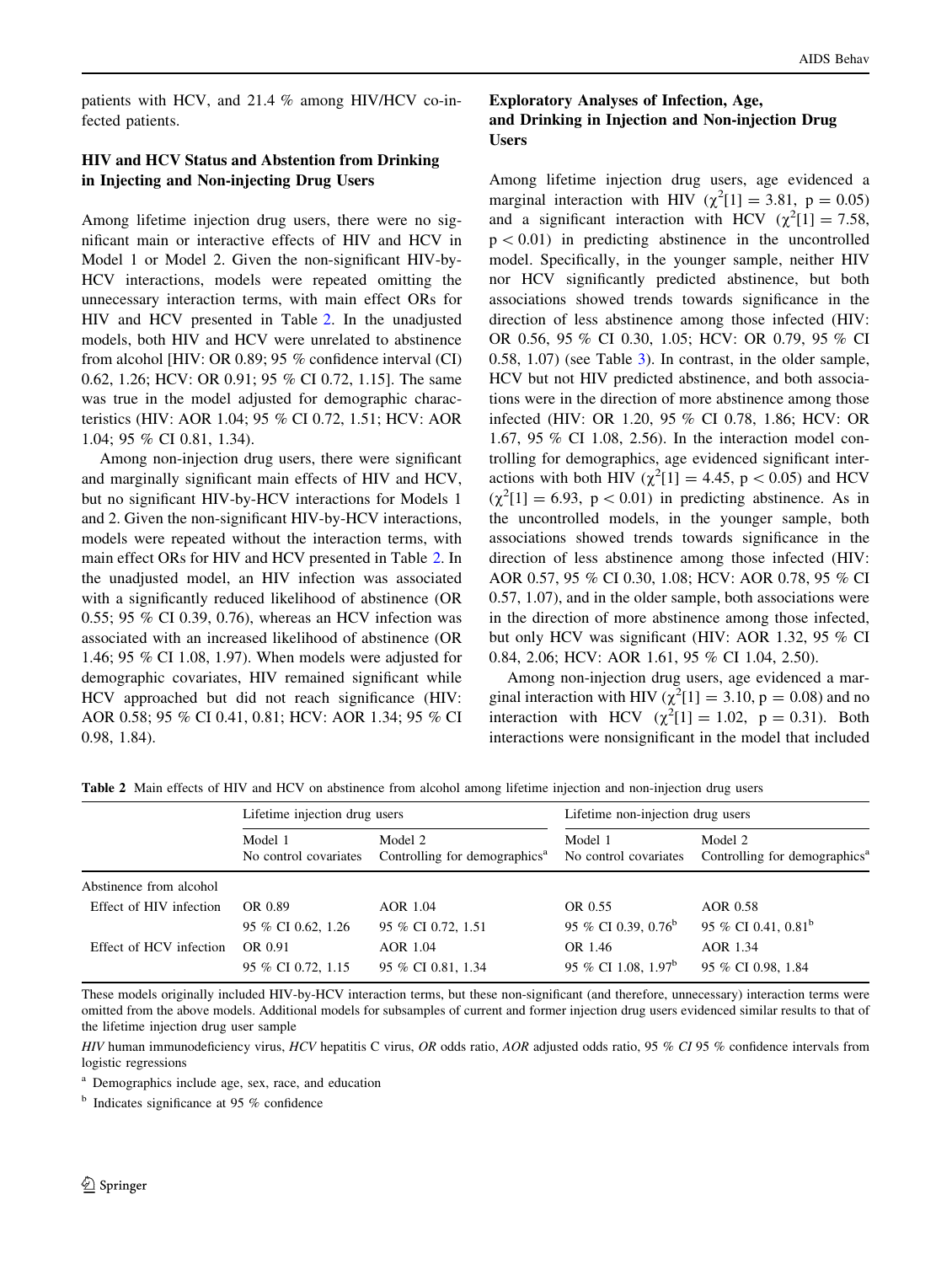<span id="page-4-0"></span>Table 3 Associations between infection status and abstinence from alcohol among younger and older lifetime injection drug users

|            | Lifetime injection drug users    |                                 |                                                      |                        |  |
|------------|----------------------------------|---------------------------------|------------------------------------------------------|------------------------|--|
|            | Model 1<br>No control covariates |                                 | Model 2<br>Controlling for demographics <sup>a</sup> |                        |  |
|            | Younger                          | Older                           | Younger                                              | Older                  |  |
|            | Abstinence from alcohol          |                                 |                                                      |                        |  |
| <b>HIV</b> | OR 0.56                          | OR 1.20                         | AOR 0.57                                             | AOR 1.32               |  |
|            | 95 % CI 0.30, 1.05               | 95 % CI 0.78, 1.86              | 95 % CI 0.30, 1.08                                   | 95 % CI 0.84, 2.06     |  |
| <b>HCV</b> | OR 0.79                          | OR 1.67                         | AOR 0.78                                             | AOR 1.61               |  |
|            | 95 % CI 0.58, 1.07               | 95 % CI 1.08, 2.56 <sup>b</sup> | 95 % CI 0.57, 1.07                                   | 95 % CI 1.04, $2.50^b$ |  |

The lifetime injection drug use sample includes prior and current injection drug users

HIV human immunodeficiency virus, HCV hepatitis C virus, OR odds ratio, AOR adjusted odds ratio, 95 % CI 95 % confidence intervals from logistic regressions

<sup>a</sup> Demographics include sex, race, and education

 $<sup>b</sup>$  Indicates significance at 95 % confidence</sup>

demographic control covariates (HIV:  $\chi^2[1] = 1.51$ ,  $p = 0.22$ ; HCV:  $\chi^2[1] = 1.96$ ,  $p = 0.16$ ). These models were not explored further.

## **Discussion**

Despite the significant medical risks of drinking associated with HIV and HCV, many drug users with these infections reported regular consumption of alcohol. Drug users with no history of injection use were particularly likely to be drinkers. Injection and non-injection drug users evidenced differing associations between infection status and abstinence from alcohol. Among drug users with a lifetime history of injection drug use, neither HIV nor HCV predicted abstinence. Among drug users with no history of injection drug use, those with HIV were less likely to abstain, whereas those with HCV were more likely to abstain. There were no significant interactions between HIV and HCV in models predicting drinking status in either drug using population. Exploratory analyses suggested that younger injection drug users with either HIV or HCV infection are more likely to drink, whereas older injection drug users with either HIV or HCV are less likely to drink, indicating the need for further study of age effects on drinking among injection drug users with these serious medical conditions.

Infection with HIV was unrelated to abstinence from alcohol in the sample of injection drug users. This result is consistent with a prior study of injection drug users in Baltimore [\[24](#page-6-0)]. However, HIV was associated with reduced likelihood of abstinence (i.e., greater risk of drinking) in the sample of non-injection drug users. Although we are not aware of any prior studies assessing the association between HIV and abstinence from alcohol among non-injection drug users, this association between HIV infection and higher likelihood of drinking is consistent with several studies in non-drug using samples [\[21](#page-6-0)– [23](#page-6-0)]. This suggests that non-injection drug users with HIV may be particularly at risk for drinking-related medical problems (e.g., impaired liver function, reduced medication adherence).

Infection with HCV was unrelated to drinking status in the sample of injection drug users, but was associated with increased likelihood of abstinence (i.e., less likelihood of drinking) in the sample of non-injection drug users. The latter association lost significance once several demographic variables were added as control covariates; however, the size of the OR decreased only modestly and still approached significance, suggesting that it may still be meaningful. That HCV is associated with the same or less likelihood of drinking is consistent with prior research on opioid drug users in treatment [\[30](#page-6-0), [31](#page-6-0)]. This study's consideration of differences between injecting versus non-injecting drug users provides a potential explanation for conflicting findings in past research (which did not specify patients' route of use). The lack of association between HCV infection and drinking status among injection drug users in the present study is alarming, as HCV is associated with severe risks to the liver that make drinking dangerous. This lack of association emphasizes the need for providers to reduce alcohol-related harm among HCV-infected injection drug users in particular. Non-significant interactions between HIV and HCV in models predicting drinking suggested that the associations between HCV and abstinence from alcohol did not differ by HIV status.

Exploratory analyses suggested that age may moderate the effects of HIV and HCV on drinking status in injection drug users. Specifically, young drug users with either HIV or HCV infection may be more likely to drink, whereas older injection drug users with either HIV or HCV may be less likely to drink. Such analyses were post hoc, and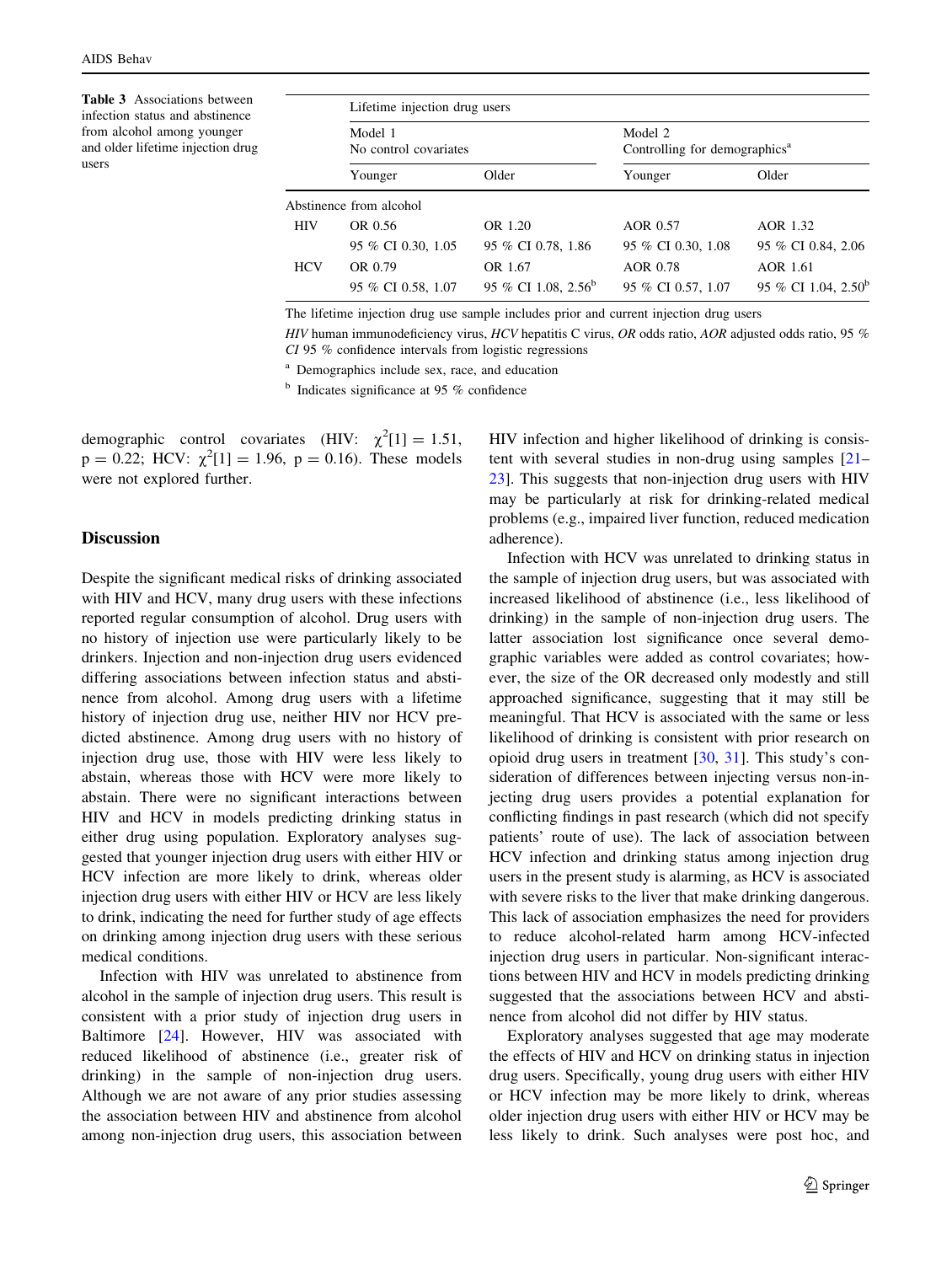<span id="page-5-0"></span>suggest the need for further study of differing response to infection in younger versus older injection drug users with HIV and HCV, which could perhaps explain the lack of main effects of HIV and HCV in the combined sample of injection drug users. However, these trends should be interpreted with caution, because although interactions were significant, conditional ORs for the younger and older injection drug users were largely non-significant and thus the results require replication in other samples before being taken as definitive.

This study is subject to certain limitations. First, we only assess abstinence from alcohol in the current study, and do not assess risky drinking. Guidelines for risky drinking used in the general population are likely not applicable to individuals with serious medical conditions such as HIV and HCV infection. Conducting research using inappropriate risky drinking guidelines is likely to be uninformative or even misleading, making abstinence from alcohol a more appropriate outcome. More research on how to define risky drinking for individuals with HIV and HCV could facilitate additional research in this area, and could clarify how clinicians can best identify high-risk patients. Second, all data were collected at substance use clinics in New York city. It is possible that the association between diagnostic status and alcohol consumption could differ by geographic area or urbanicity. For example, HCV may be less associated with abstinence from alcohol in regions where health education is less consistently available to patients. Therefore, whether results generalize to other geographic regions, and to suburban and rural areas, are important questions that could be evaluated in future research. Third, drinking data are subject to inherent limitations of self-report data, such as the potential for socially desirable responses. Yet, such methodology is used widely, and collecting alternate information on patient drinking (e.g., blood alcohol content, collateral verification) was not feasible. Fourth, results are cross-sectional associations, and therefore we cannot conclusively determine that HIV or HCV directly impacted drinking, as longstanding drinking patterns may have predated (and even influenced the likelihood of) HIV and HCV infection. Yet, drinking with HIV and/or HCV is important regardless of the direction of causality, as it remains associated with numerous risks to the patient. Fifth, the current study is unable to determine whether severity of illness related to drinking, as data collection did not include an objective measure of illness severity. Future studies could examine whether more severely ill patients were more (or conversely, less) likely to abstain from alcohol. Strengths of this study are also notable, including two large samples from an at-risk population, separate attention to injection and non-injection drug users, inclusion of individuals using a range of drugs (not limited to opioids), biological testing

for HIV and HCV, and consideration of demographic covariates and age interactions. Also, although results are only shown for groups dichotomized by lifetime injection drug use, when models were run separately for former and current injection drug use subgroups, results were consistent with those of the lifetime injection drug use sample as a whole (results not presented in text), demonstrating robustness of results.

In sum, the current study advances understanding of the associations of HIV and HCV infections with abstinence from alcohol among injection and non-injection drug users. HIV is associated with higher likelihood of drinking in non-injection drug users, a significant concern due to medical risks of drinking with HIV. However, non-injection drug users infected with HCV appeared to understand the need to eliminate drinking, as they were more likely to abstain than their HCV-uninfected peers. Although this is encouraging, the association between HCV and abstinence was not observed among injection drug users, suggesting a particular need to intervene with the drinking of HCVinfected injection drug users. Analyses also suggested that age may be a relevant moderator, although results require replication. In sum, substantial proportions of patients with HIV, HCV, and HIV/HCV co-infection reported regular drinking. Increased clinical and research efforts are needed to determine how best to encourage abstention among these medically ill patients, for whom drinking can significantly hasten disease and threaten survival.

Acknowledgments We thank Courtney McKnight, MPH, and Kamyar Arasteh, PhD, for their assistance in coordinating collaboration. This study was funded by Grants R01DA003574, T32DA031099, R01AA023163, K23AA023753, and the New York State Psychiatric Institute. Dr. Elliott is now at the Department of Psychiatry, Columbia University Medical Center, and the Substance Dependence Research Group, New York State Psychiatric Institute.

## References

- 1. Degenhardt L, Hall W, Warner-Smith M, Lynskey M. Illicit drug use. In: Ezzati M, Lopez AD, Rodgers A, Murray CJL, editors. Comparative quantification of health risks: global and regional burden of diseases attributable to selected major risk factors. Geneva: World Health Organization; 2004.
- 2. Field CA, Klimas J, Barry J, et al. Alcohol screening and brief intervention among drug users in primary care: a discussion paper. Ir J Med Sci. 2012;181(2):165–70.
- 3. Klimas J, Cullen W, Field CA; Problem Alcohol/Drug Use Guideline Development Group. Problem alcohol use among problem drug users: development and content of clinical guidelines for general practice. Ir J Med Sci. 2014;183(1):89–101.
- 4. Hartzler B, Donovan DM, Huang Z. Comparison of opiate-primary treatment seekers with and without alcohol use disorder. J Subst Abuse Treat. 2010;39(2):114–23.
- 5. Senbanjo R, Wolff K, Marshall J. Excessive alcohol consumption is associated with reduced quality of life among methadone patients. Addiction. 2007;102(2):257–63.